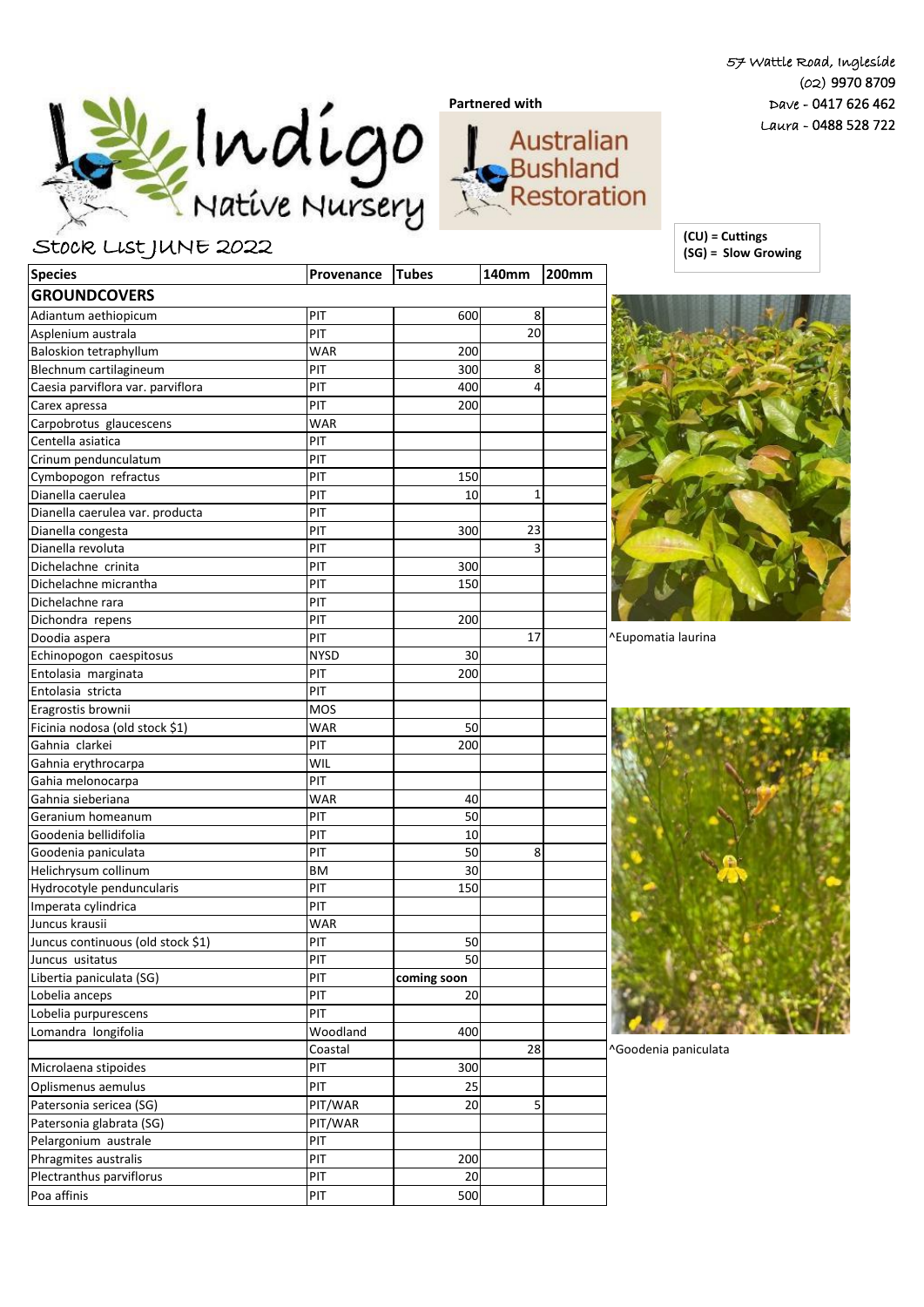| Poa labillardieri                      | <b>KUR</b>   |     |                |   |
|----------------------------------------|--------------|-----|----------------|---|
| Pseuderanthemum variabile              | PIT          | 350 |                |   |
| Rytidosperma tenuius                   | PIT          | 200 |                |   |
| Samolus repens                         | PIT          |     |                |   |
| Scaevola calendulacea                  | <b>WAR</b>   |     |                |   |
| Spinifex sericeus                      | PIT          |     |                |   |
| Tetragonia tetragoniodes               | PIT          | 200 |                |   |
| Themeda triandra                       | PIT(coastal) |     |                |   |
|                                        | PIT (woodl)  | 275 |                |   |
| Veronica plebia                        | PIT          |     |                |   |
| Viola hederacea                        | PIT          | 400 |                |   |
| Wahlenbergia gracilis                  | PIT          |     |                |   |
| <b>SHRUBS (up to 8-10m)</b>            |              |     |                |   |
| Abrophyllum ornans                     | PIT          | 20  | 4              |   |
| Acacia falcata                         | PIT          | 200 | 6              |   |
| Acacia floribunda                      | PIT          | 400 | $\overline{2}$ |   |
|                                        |              |     |                |   |
| Acacia linifolia                       | PIT          | 300 | 8              |   |
| Acacia longifolia                      | PIT          | 150 |                |   |
| Acacia longissima                      | <b>WAR</b>   | 400 |                |   |
| Acacia myrtifolia                      | PIT          | 100 | 8              |   |
| Acacia oxycedrus                       | <b>WAR</b>   | 100 |                |   |
| Acacia prominens                       | C.C          | 100 |                |   |
| Acacia sophorae                        | PIT          |     |                |   |
| Acacia suaveolens                      | <b>WAR</b>   | 500 |                |   |
| Acacia terminalis                      | PIT          | 250 | 6              |   |
| Acacia ulicifolia                      | PIT          | 500 | 10             |   |
| Acronychia oblongifolia                | PIT          | 600 | 4              |   |
| Alectryon subcinereus                  | <b>WY</b>    |     |                |   |
| Allocasuarina distyla                  | PIT          | 10  | 5              |   |
| Angophora hispida                      | <b>WAR</b>   | 10  | 8              |   |
| Aotus ericoides                        | PIT          |     |                |   |
| Aotus ericoides (woodland form) (SG)   | PIT          | 20  | 4              |   |
| Backhousia myrtifolia                  | PIT          | 20  |                |   |
| Banksia ericifolia (SG)                | WAR          | 10  | 14             |   |
| Banksia marginata                      | <b>WAR</b>   | 50  | 8              |   |
| Banksia oblongifolia                   | <b>WAR</b>   | 15  | 8              |   |
| Banksia spinulosa (SG)                 | PIT          | 25  | 8              |   |
| Banksia robur                          | <b>WAR</b>   | 150 | 10             |   |
| Bauera rubioides                       | PIT          |     |                |   |
| Bossiaea orbcordata (SG)               | <b>WAR</b>   | 50  |                |   |
| Bossiaea hetrophylla (SG)              | PIT          |     |                |   |
| Bossiaea scolapendria (SG)             | <b>WAR</b>   |     |                |   |
| Breynia oblongifolia                   | PIT          | 40  | 7              |   |
| Bursaria spinosa                       | PIT          | 75  |                |   |
| Callicoma serratifolia                 | <b>WAR</b>   | 300 | 9              |   |
| Callistemon citrinus                   | PIT          | 100 | 1              |   |
| Callistemon linearis                   | PIT          | 10  | 12             |   |
| Callistemon rigidus                    | PIT          | 15  |                |   |
| Callistemon salignus                   | PIT          | 200 | 4              |   |
| Calytrix tetragonia (SG)               | <b>WAR</b>   | 5   | 8              |   |
| Cassinia uncata                        | <b>WAR</b>   | 10  |                |   |
| Clerodendrum tomentosum                | <b>WAR</b>   | 75  | 7              | 1 |
| Cordyline stricta                      | C.C          | 100 | 12             | 1 |
| Correa alba (CU)                       | PIT          |     | 3              |   |
| Corea reflexa (SG)                     | <b>WAR</b>   |     |                |   |
| Crowea saligna (SG)                    | <b>WAR</b>   |     | 3              |   |
| Daviesia genistifolia (SG)             | PIT          | 10  | $\overline{2}$ |   |
| Daviesia squarrosa var. squarrosa (SG) | PIT          | 200 | 8              |   |
| Denhamia silvestris                    | WIL          | 50  | 3              |   |
| Dillwynia retorta (SG)                 | PIT          |     |                |   |
| Diospyros australis                    | PIT          |     |                |   |
| Dodonaea triquetra (old stock \$1)     | <b>WAR</b>   | 150 | $1\vert$       |   |



Allocasuarina littoralis



Acacia myrtifolia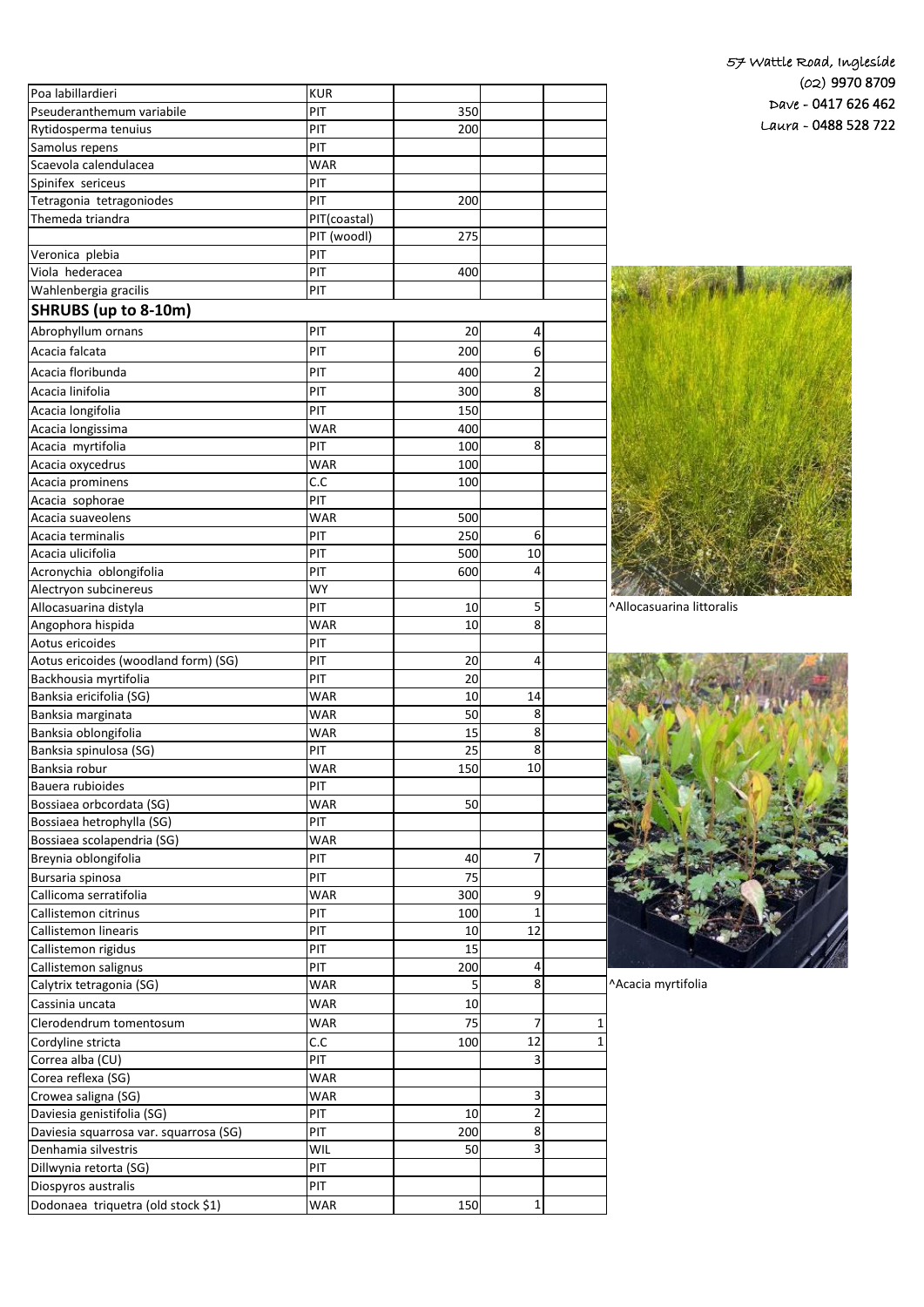| 57 Wattle Road, Ingleside |
|---------------------------|
| $(02)$ 9970 8709          |
| Dave - 0417 626 462       |
| 28722                     |

| Dodonaea pinnata                          | PIT         | 300 |    |                       |
|-------------------------------------------|-------------|-----|----|-----------------------|
| Doryanthes excelsa                        | PIT         |     |    |                       |
| Elaeodendron australe                     | PIT         | 50  | 3  |                       |
| Einadia hastata                           | <b>NSYD</b> | 100 | 6  |                       |
| Eupomatia laurina                         | PIT         | 20  |    |                       |
| Goodenia ovata                            | PIT         | 300 | 8  |                       |
| Gompholobium latifolium (SG)              | PIT         |     |    |                       |
| Gompholobium grandiflorum (SG)            | PIT         |     |    |                       |
| Gonocarpus teucrioides                    | C.C         |     |    |                       |
| Grevillea sp. (SG)                        | PIT/WAR     |     |    |                       |
| Hakea bakeriana                           | <b>WAR</b>  | 40  |    |                       |
| Hakea dactyloides                         | <b>WAR</b>  | 2   | 7  |                       |
|                                           | PIT         |     |    |                       |
| Hakea gibbosa                             |             |     |    |                       |
| Hakea propinqua                           | <b>WAR</b>  |     |    |                       |
| Hakea sericea                             | PIT         | 50  |    |                       |
| Hakea teretifolia                         | PIT         |     |    |                       |
| Hibiscus diversifolius                    | PIT         |     |    |                       |
| Indigofera australis                      | PIT         | 200 | 12 |                       |
| Isopogon anemonifolius (SG)               | PIT         |     |    |                       |
| Isopogon anethofolius (SG)                | <b>WAR</b>  | 50  | 8  |                       |
| Jacksonia scoparia (SG)                   | PIT         | 100 | 6  | ^Banksia oblongifolia |
| Kunzea ambigua                            | PIT         | 500 | 7  |                       |
| Kunzea capitata (SG)                      | <b>WAR</b>  |     |    |                       |
| Lambertia formosa (SG)                    | <b>WAR</b>  |     |    |                       |
| Lasiopetalum ferrugineum                  | PIT         | 200 |    |                       |
| Leptospermum arachnoides                  | PIT         | 100 |    |                       |
| Leptospermum juniperinum                  | PIT         | 200 |    |                       |
|                                           | PIT         | 650 |    |                       |
| Leptospermum laevigatum                   | PIT         | 125 | 24 |                       |
| Leptospermum petersonii                   |             |     |    |                       |
| Leptospermum polygalifolium               | PIT         | 500 |    |                       |
| Leptospermum squarrosum                   | PIT         | 300 |    |                       |
| Leptospermum trinervium                   | PIT         | 200 |    |                       |
| Leucopogon juniperinum (SG)               | PIT         |     |    |                       |
| Leucopogon parviflorus (SG)               | PIT         | 50  | 8  |                       |
| Logania albiflora                         | WIL         |     |    |                       |
| Lomatia myricoides                        | PIT         | 300 | 8  |                       |
| Lomatia silaifolia                        | PIT         |     | 6  |                       |
| Macrozamia communis (SG)                  | PIT         |     | 6  |                       |
| Melaleuca nodosa                          | PIT         | 40  |    |                       |
| Melaleuca hypericifolia                   | PIT         | 200 |    |                       |
| Mirbelia rubiifolia                       | <b>WAR</b>  | 100 |    |                       |
| Myoproum boninense (old stock \$1)        | PIT         |     |    |                       |
| Notolea longifolia (SG)                   | PIT         |     |    |                       |
| Omalanthus populifolius                   | <b>WAR</b>  |     |    |                       |
| Ozothamnus diosmifolium                   |             |     |    |                       |
|                                           | <b>WAR</b>  | 500 |    |                       |
| Persoonia linearis (SG)                   | PIT         |     |    |                       |
| Persoonia pinifolia (SG)                  | PIT         |     |    | ^Calytrix tetragonia  |
| Petrophile pulchella (SG)                 | <b>WAR</b>  | 20  |    |                       |
| Pimelea linifolia (SG)                    | PIT         |     |    |                       |
| Pittosporum multiflorum                   | PIT         | 20  |    |                       |
| Pittosporum revolutum                     | PIT         | 800 |    |                       |
| Platylobium formosum (SG)                 | PIT         | 150 | 7  |                       |
| Podolobium ilicifolium (SG)               | PIT         | 350 | 6  |                       |
| Podocarpus spinulosa (SG)                 | PIT         | 50  |    |                       |
| Polyscias sambucifolia                    | PIT         | 40  |    |                       |
| Pomaderris discolor                       | PIT         | 100 |    |                       |
| Pomaderris eliptica                       | PIT         |     |    |                       |
| Pomaderris ferruginea                     |             | 30  |    |                       |
| Pomaderris intermedia                     | <b>WAR</b>  | 500 |    |                       |
| Pomaderris phylicifolia ssp. phylicifolia | PIT         | 100 |    |                       |
| Prostanthera denticulata                  | PIT         |     | 3  |                       |
| Pultenaea daphnoides (SG)                 | PIT         | 500 | 8  |                       |
| Pultanaea eliptica (SG)                   | PIT         | 20  |    |                       |
|                                           |             |     |    |                       |



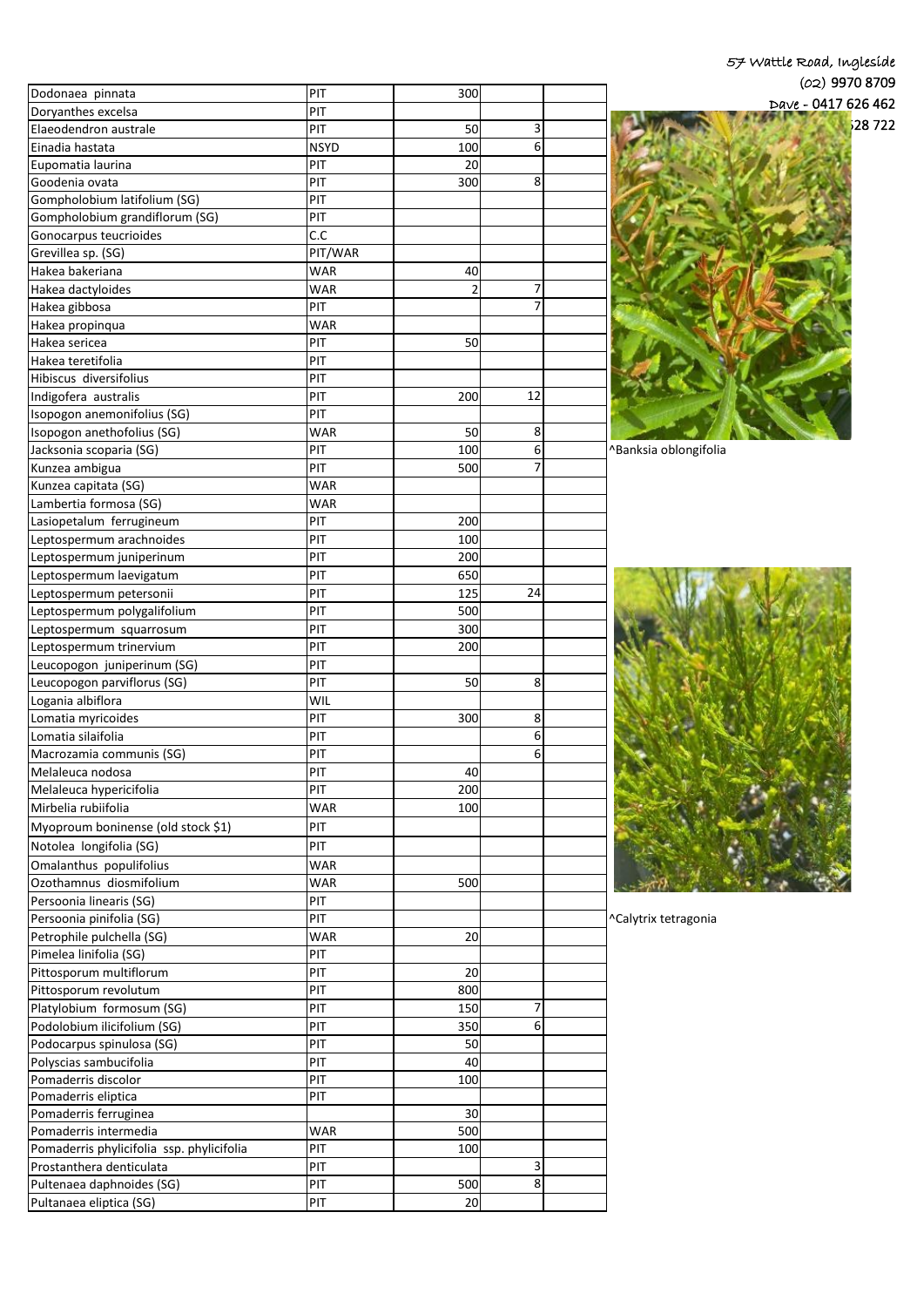|                                                         |            |             |    | 57 Wattle Road, Ingleside |
|---------------------------------------------------------|------------|-------------|----|---------------------------|
|                                                         |            |             |    | $(02)$ 9970 8709          |
| Pultanaea ferruginea var deanii (SG)                    | PIT        | 250         | 7  | $Dave - 0417626462$       |
| Pultenaea flexilis (SG)                                 | PIT        | 100         |    | 528722                    |
| Pultanaea linophylla (SG)                               | PIT<br>PIT | 40          | 5  |                           |
| Pultenaea microphylla (SG)<br>Pultenaea stipularis (SG) | PIT        | 50          |    |                           |
| Pultenaea vilosa (SG)                                   | <b>WAR</b> | 25          | 7  |                           |
| Rhagodia candolleana                                    | PIT        | 200         |    |                           |
| Rubus moluccanus var trilobus                           | PIT        | coming soon | 4  |                           |
| Rulingia dasphylla                                      | PIT        | 120         |    |                           |
| Senna acclinis                                          | PIT        | 100         |    |                           |
| Synoum glandulosum                                      | C.C        | 200         | 8  |                           |
| Trema tormentosa                                        | PIT        | 50          |    |                           |
| Tristania neriifolia                                    | PIT        | 100         |    |                           |
| Trochocarpa laurina                                     | PIT        | 30          |    |                           |
| Viminaria juncea                                        | PIT        | 300         |    |                           |
| Westringia fruticosa (CU)                               | PIT        |             | 8  |                           |
| Wikstroemia indica                                      | PIT        | 10          |    |                           |
| Wilkiea huegeliana                                      | PIT        | 30          |    |                           |
| Ziera smithii (SG)                                      | PIT        |             |    |                           |
| Xanthorrhoea resinifera (SG)                            | PIT        | 100         | 8  |                           |
| <b>TREES (10m and over)</b>                             |            |             |    | ^Isopogon anethofolius    |
| Acmena smithii                                          | PIT        | 600         | 16 |                           |
| Acacia fimbriata                                        | <b>WAR</b> | 200         | 5  |                           |
| Acacia implexa                                          | PIT        | 150         |    |                           |
| Allocasuarina littoralis                                | PIT        | 1150        | 8  |                           |
| Allocasuarina torulosa                                  | PIT        | 450         | 8  |                           |
| Alphitonia excelsa                                      |            |             |    |                           |
| Angophora costata                                       | PIT        |             |    |                           |
| Angophora floribunda                                    | PIT        |             |    |                           |
| Banksia integrifolia                                    | <b>WAR</b> | 350         |    |                           |
| Banksia serrata                                         | PIT        | 100         | 9  |                           |
| Callitris muelleri                                      | <b>WAR</b> | 100         |    |                           |
| Callitris rhomboidea                                    | <b>WAR</b> |             | 11 |                           |
| Cassuarina glauca                                       | PIT        | 350         |    |                           |
| Ceratopetalum apetalum                                  | PIT        |             |    |                           |
| Ceratopetalum gummiferum (SG)                           | PIT        |             | 6  |                           |
| Corymbia gummifera                                      | PIT        | 500         |    |                           |
| Corymbia maculata                                       | PIT        | 250         |    |                           |
| Cryptocarya microneura                                  | PIT        | 20          |    |                           |
| Doryphora sassafras                                     | <b>WAR</b> | 30          |    |                           |
| Elaeocarpus reticulatus                                 | PIT        |             | 41 |                           |
| Endiandra sieberi                                       | C.C        |             |    | ^Lasiopetalum ferrugineum |
| Eucalyptus botryoides                                   | PIT        | 50          | 7  |                           |
| Eucalyptus haemastoma                                   | PIT        |             |    |                           |
| Eucalyptus leuhmanniana                                 | <b>WAR</b> | 100         |    |                           |
| Eucalyptus paniculata                                   | PIT        | 20          |    |                           |
| Eucalyptus pilularis                                    | WIL        | 100         | 8  |                           |
| Eucaltptus piperita                                     | PIT        | coming soon |    |                           |
| Eucalyptus punctata                                     | PIT        | 150         |    |                           |
| Eucalyptus racemosa                                     | PIT        |             |    |                           |
| Eucalyptus resinifera                                   | PIT        |             |    |                           |
| Eucalyptus robusta                                      | PIT        | 100         |    |                           |
| Eucalyptus saligna - Ku-Ring Gai ONLY                   | <b>KUR</b> | 120         |    |                           |
| Eucalyptus sieberi                                      | PIT        | 50          |    |                           |
| Eucalyptus umbra                                        | PIT        |             |    |                           |
| Ficus coronata                                          | <b>WAR</b> | 300         | 5  |                           |
| Ficus rubiginosa                                        | PIT        |             |    |                           |
| Glochidion ferdinandi                                   | PIT        | 150         | 12 |                           |
| Guioa semiglauca                                        | C.C        | 10          | 9  |                           |
| Hymenosporum flavum                                     |            | 150         |    |                           |
| Livistona australis                                     | PIT        | 70          | 7  |                           |
| Melaleuca ericifolia                                    | PIT        | 350         |    |                           |